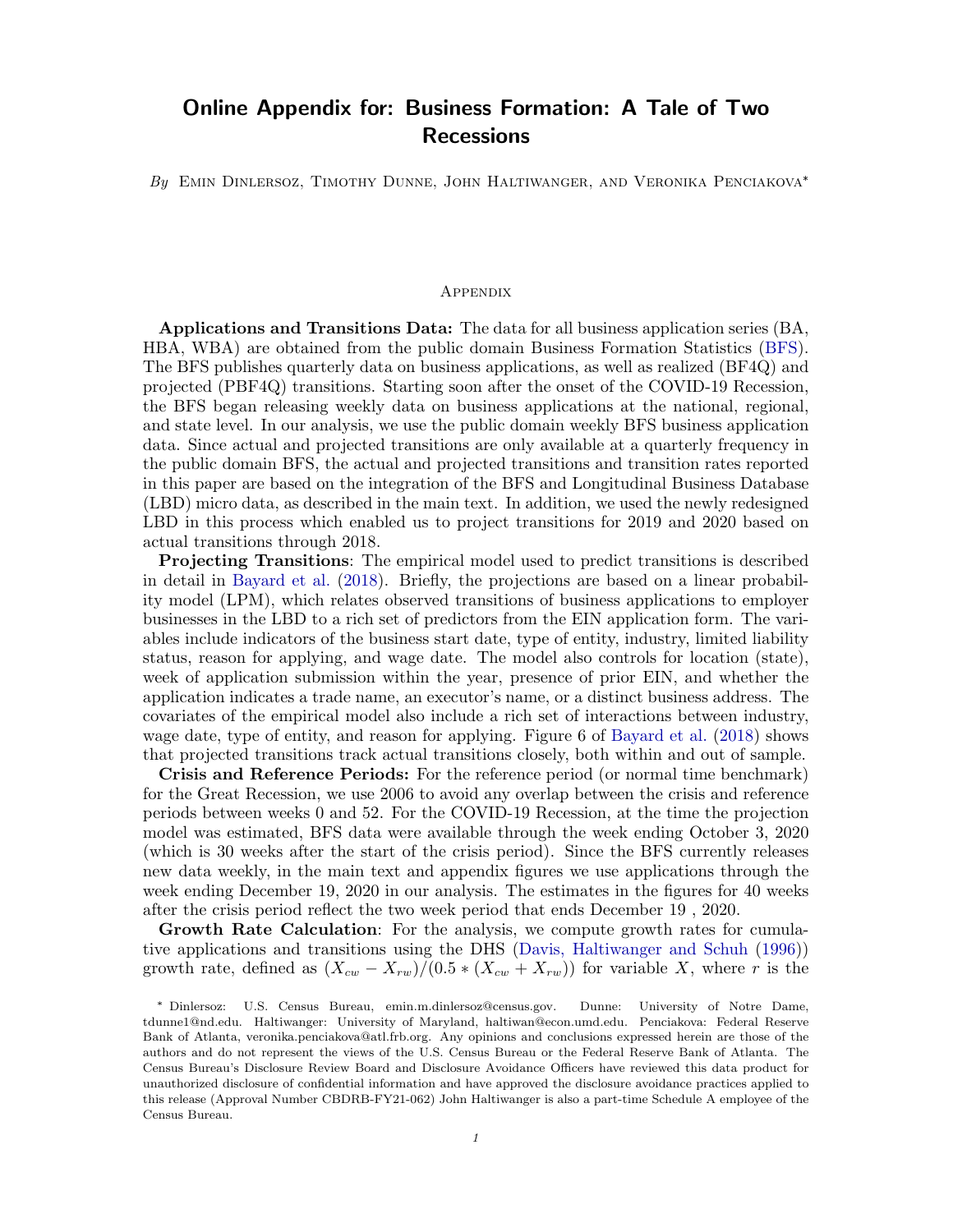reference period, c is the crisis period and  $w$  is the week through which  $X$  has been calculated. The DHS growth rate is a second order approximation of the log first difference and accommodates zeroes.

Weighting: In the main text, we report application-weighted (or transition-weighted) regression results, where the weights are the relevant state-level DHS denominator. In unreported results, we estimated both population-weighted and unweighted regressions. These regressions yield results very similar to those reported in the main text.

Startup and Non-employer Statistics: The discussion in the main text of the decline in actual new employer startups draws from the [Business Dynamic Statistics.](https://www.census.gov/programs-surveys/bds.html) Further analysis of the decline in employer startups during the Great Recession can be found in [Decker et al.](#page-4-2) [\(2014\)](#page-4-2) and [Davis and Haltiwanger](#page-4-3) [\(2019\)](#page-4-3). The discussion in the main text on the importance of non-employers draws from [Davis et al.](#page-4-4) [\(2009\)](#page-4-4) and the [2018](https://www.census.gov/data/datasets/2018/econ/nonemployer-statistics/2018-ns.html) [Non-employer Statistics.](https://www.census.gov/data/datasets/2018/econ/nonemployer-statistics/2018-ns.html) [Davis et al.](#page-4-4) [\(2009\)](#page-4-4) find that more than ten percent of EIN nonemployers ultimately transition to employer businesses. Most of these transitions occur at least one year after the non-employer business started. Consequently, such transitions are not included in the application transition rates discussed in the main text.

Additional Figures: Figures A1-A3 are analogous to Figures 1-3, but without nor-malizing the week 0 difference to zero.<sup>[1](#page-1-0)</sup> Figure A4 depicts the growth rate of cumulative high-propensity business applications (HBA) and non high-propensity business applications (non-HBA) in the crisis relative to the reference period, without normalizing week 0 to zero. As discussed in [Bayard et al.](#page-4-0) [\(2018\)](#page-4-0), non-HBA have a very low probability of transiting to employer businesses in the next 4 quarters (less than 3%), while HBA have a 27% transition rate. HBA are those applications that have either (i) planned wages, (ii) are an application for a corporation, or (iii) are in small number of industries that have notably higher transition rates. These characteristics are among those used in the much richer LPM model to project transitions of applications to employer businesses. HBA are intended as a transparent way to classify applications on core characteristics.

Figure A1 shows that there is a much larger gap at week 0 between applications and transitions in the Great Recession (Figure A1a) compared to the COVID-19 Recession (Figure A1b). Indeed, in the Great Recession, the gap is large and negative, while in the COVID-19 Recession the gap is smaller and positive. For the Great Recession, this means that the growth rate in applications from reference week 0 to crisis week 0 is close to zero, while the analogous growth rate for transitions is very negative. This large negative gap, observed during the Great Recession, is consistent with the large negative decline in the transition rate in Figure A2a in week 0. Importantly, these patterns indicate that the transition rate declined before the Lehman collapse (between 2006 and 2008). Consequently, our inference of the decline in transitions during the Great Recession being mostly due to the decline in applications refers specifically to the post-Lehman period. To help understand the pre-Lehman decline in the transition rate, a few additional findings are relevant. First, from the BFS, the composition of applications changed significantly in 2007 even before the beginning of the recession in December 2007. In January 2007, the share of applications that are HBA is 62% and WBA is 38%. In November 2007, these shares are 51% and 25% respectively. These compositional changes imply a significant decline in the transition rate pre Great Recession which is consistent with the patterns in Figure 6 of [Bayard et al.](#page-4-0) [\(2018\)](#page-4-0). The latter shows both actual and projected transitions declined substantially in 2007 pre Great Recession. In the main text we intentionally abstract from these pre Great Recession changes in applications and transitions as this reflects lower frequency factors underlying the well-known negative trend in employer startups in the U.S.

<span id="page-1-0"></span><sup>&</sup>lt;sup>1</sup>In practice, we run the same regressions, but rather than reporting the coefficients and 95% confidence interval of the distance from week 0 dummies, we report the predictive margins and their 95% confidence interval evaluated at the distance from week 0 dummies.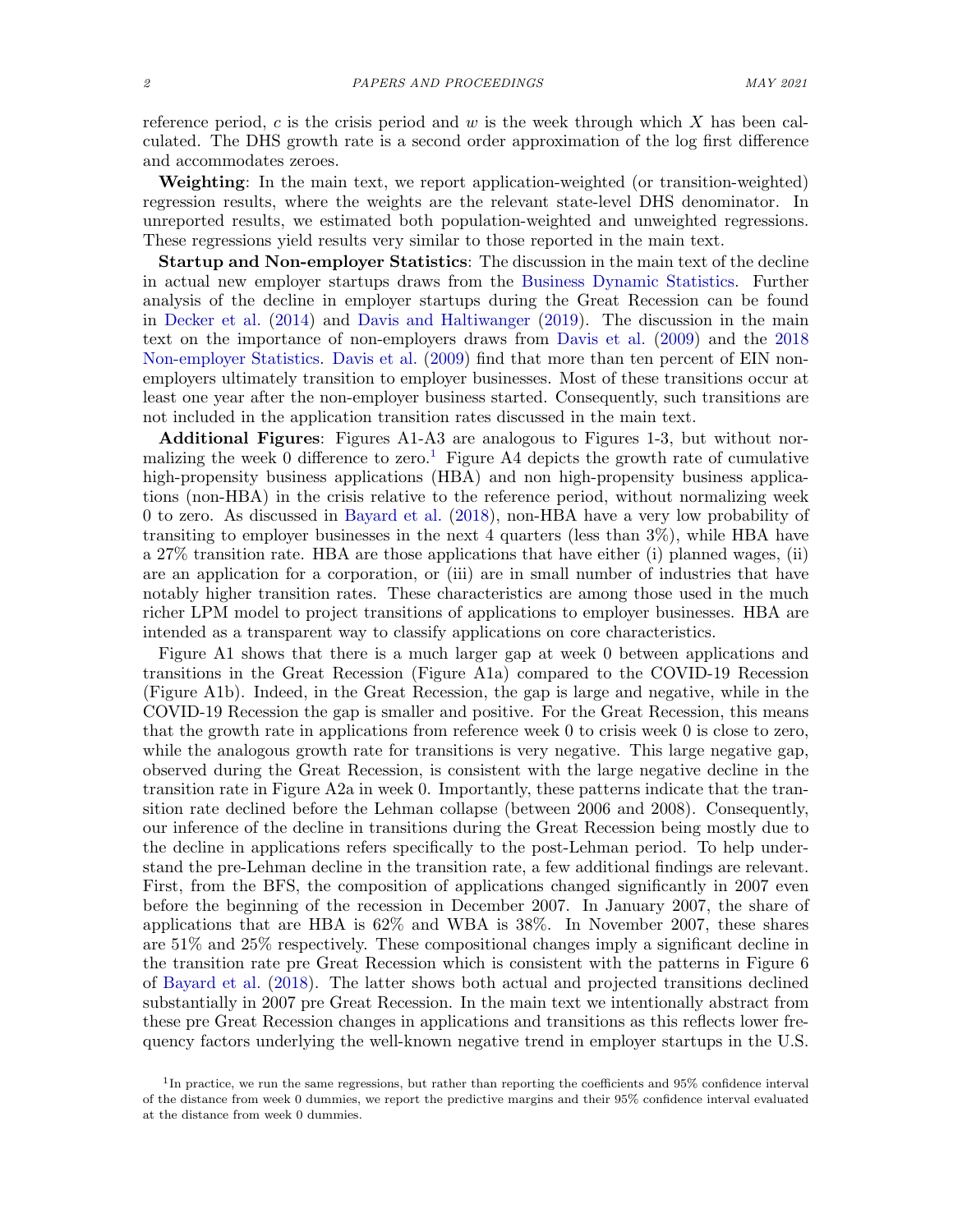that accelerated in the post-2000 period. As discussed in the main text, we abstract from these trend effects by focusing on deviations from week 0.

In contrast, in the COVID-19 Recession, the transition rate at week 0 in 2020 is slightly higher than in week 0 in 2019. There are not sizable pre-recession trend effects in 2019 compared to early 2020. Figure A3 shows similar patterns to Figure A1 for the WBA and non-WBA during both recessions. Importantly, during the COVID-19 Recession, both WBA and non-WBA show marked increases by week 40 in 2020, relative to 2019.

For the COVID-19 Recession, Figure A4 shows that cumulative HBA are 17% higher by week 40 in 2020, relative to 2019. It is instructive to compare this increase of 17% in HBA to the 25% increase in overall applications in Figure A1. This difference is consistent with our finding that during the COVID-19 Recession, the transition rate has declined as the share of HBA in overall applications has declined. However, HBA are increasing substantially in 2020, relative to 2019, which implies that employer startups are likely to be higher in 2020 than in 2019. At the same time, as discussed in the main text, the increase in employer startups is likely to be smaller than suggested by the overall increase in business applications.



Figure A1. Business Applications and Transitions (non-normalized)



Figure A2. Transition Rates (non-normalized)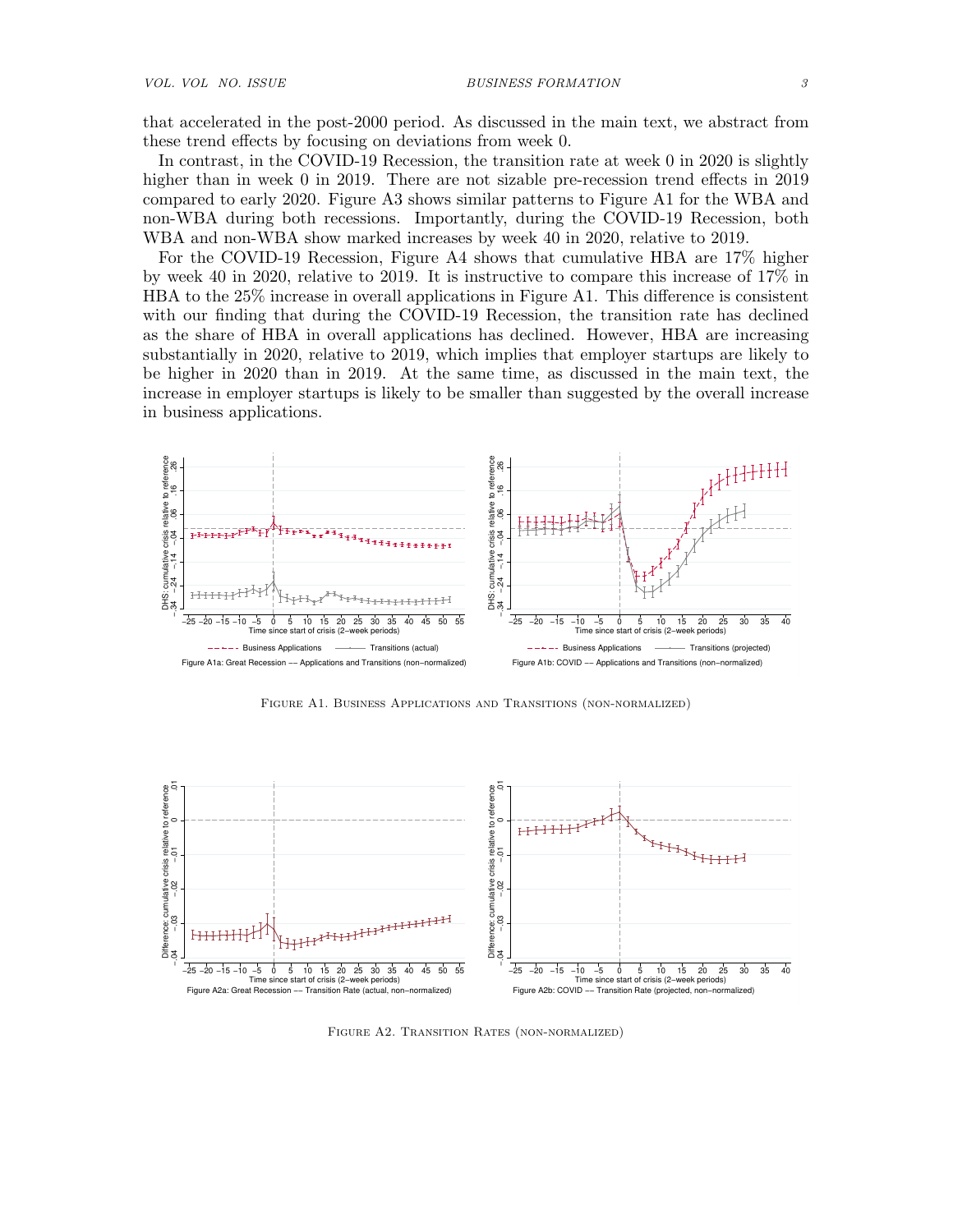

Figure A3. WBA versus non-WBA (non-normalized)



Figure A4. HBA versus non-HBA (non-normalized)